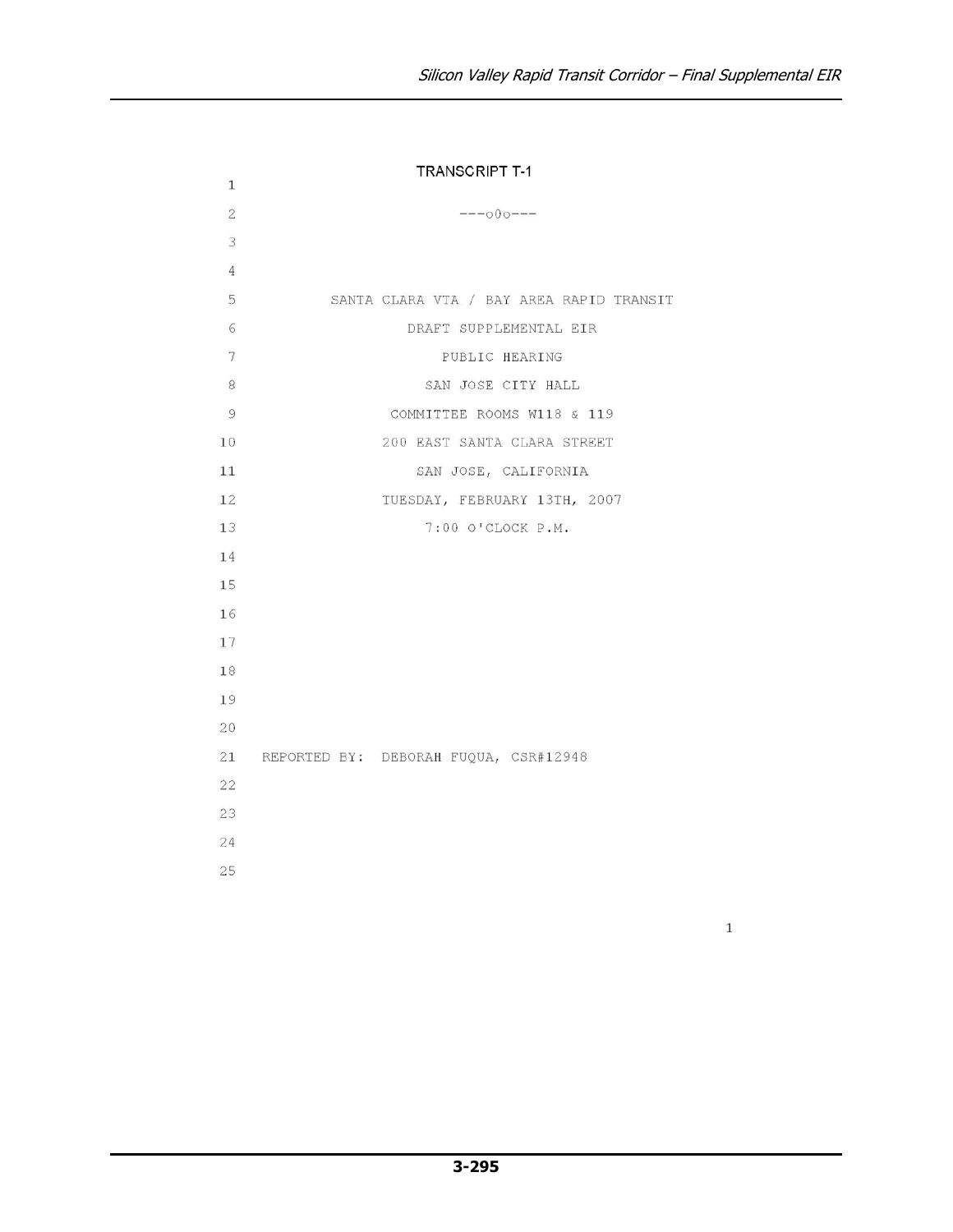| $\mathbf{1}$   |                                            |
|----------------|--------------------------------------------|
| $\overline{2}$ | APPEARANCES                                |
| 3              | TOM FITZWATER                              |
| $\overline{4}$ | Principal Transportation Planner, VTA      |
| 5              |                                            |
| 6              | MOLLY GRAHAM                               |
| 7              | Moderator                                  |
| 8              |                                            |
| 9              |                                            |
| 10             | PUBLIC SPEAKERS                            |
| 11             | William Garbett Richard Tretten            |
| 12             | Christopher Frey Helen Garza               |
| 13             | David Davenport                            |
| 14             |                                            |
| 15             | Robert VanCleef (As read by the Moderator) |
| 16             |                                            |
| 17             | $---000---$                                |
| 18             |                                            |
| 19             |                                            |
| 20             |                                            |
| 21             |                                            |
| 22             |                                            |
| 23             |                                            |
| 24             |                                            |
| 25             |                                            |
|                |                                            |

 $\sqrt{2}$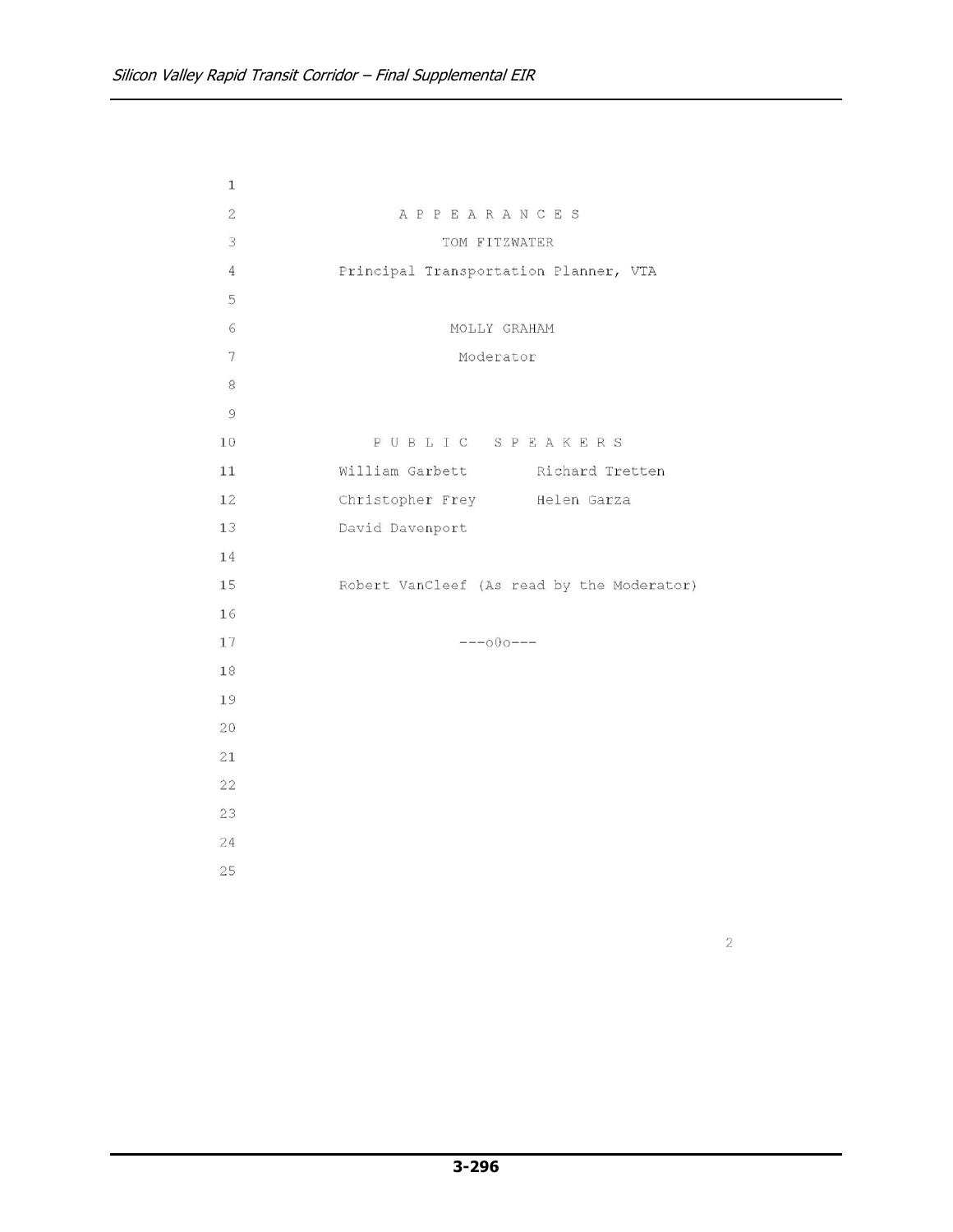Tuesday, February 13, 2007 7:00 o'clock p.m.  $\mathbf{1}$  $\overline{2}$  $---000-- \overline{3}$ PROCEEDINGS (Presentation given by Tom Fitzwater)  $\overline{4}$ 5 MOLLY GRAHAM: All right. So I have, at this point, one speaker card. We're happy to hand them out,  $6$  $\overline{7}$ and Christina's got a whole bunch of them. 8 So with that, I will call up William Garbett. 9 And just a quick reminder on the overall process, as I've reminded you, there's the blue speaker  $10$  $11$ cards. There is a two-minute time limit. Jane Cruz here has her little markers to remind people of when 12 13 you have 30 seconds remaining, and then she'll hold up 14 a final card once your time is up. 15 We have a court reporter here, who is taking 16 down everything so it's officially documented. And 17 then, we ask you to please focus your comments on the 18 actual document and the environmental findings. 19 And with that....  $20$ WILLIAM GARBETT: William Garbett, speaking on behalf of the public. In the Bible, it talks about 21  $22^{1}$ building on sinking sand. That's commonly known as 23 quicksand. In downtown San Jose, we know it as 24 alluvial sand and gravel that you're going to bore a 25 tunnel through. Very boring. The first thing you're

 $T1-1$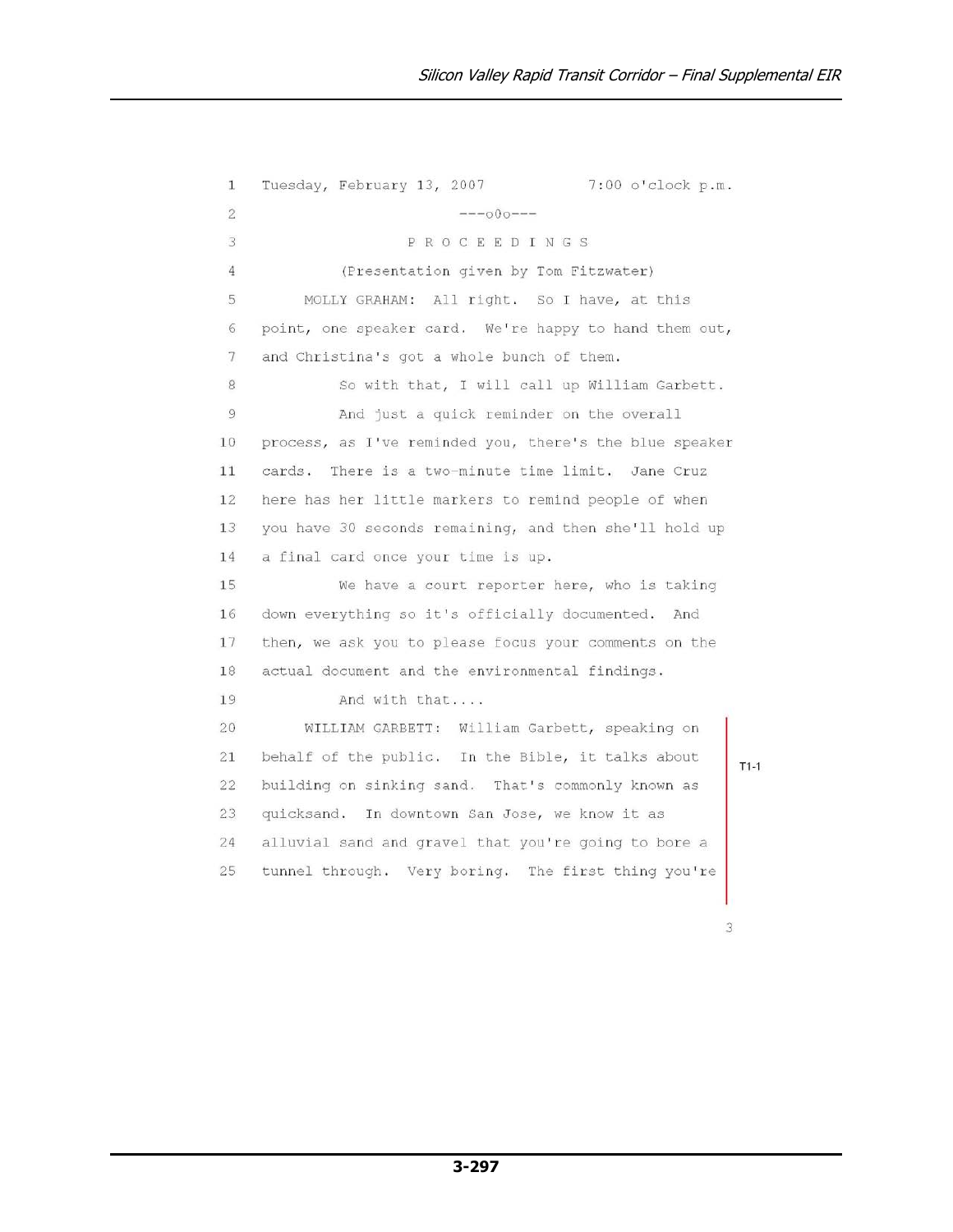going to find out is that the first earthquake, that  $\mathbf{1}$  $\overline{2}$ tunnel is going to go and sink and fall apart. 3 Also, it is going to be built in an aquifer. T1-1 con't. You don't have flow measurements, seasonally, of the  $4\overline{ }$ 5 flow through this brackish aquifer, which is just below 35 feet underground. So you have an underground river  $6$ that you're going to block with this tunnel.  $7$ 8 This project is going to fail just like since  $\overline{9}$ 9/11 we had bombings in the London subways and elsewhere. The subway is an outmoded method. This 10 should be built aerial through San Jose, just like it  $11$ is built in Fremont.  $12$ 13 You're also going to have problems because of the bogus ridership figures. If you want real 14  $T1-2$ 15 ridership, you retain destination locations, such as 16 San Jose State University, for mass transit. And you 17 keep the flea market as being a flea market instead of 18 housing, and it will be a destination location for 19 vendors, and you won't have to relocate the San Jose Police fencing location. 20 The light rail should have a downtown bypass.  $21$  $22^{1}$ And it should be terminated, the BART should be  $T1-3$ 23 terminated at the Diridon station. With a light rail 24 bypass in the downtown area to the airport, you will, 25 basically, accomplish all the transit goals and improve

 $\overline{4}$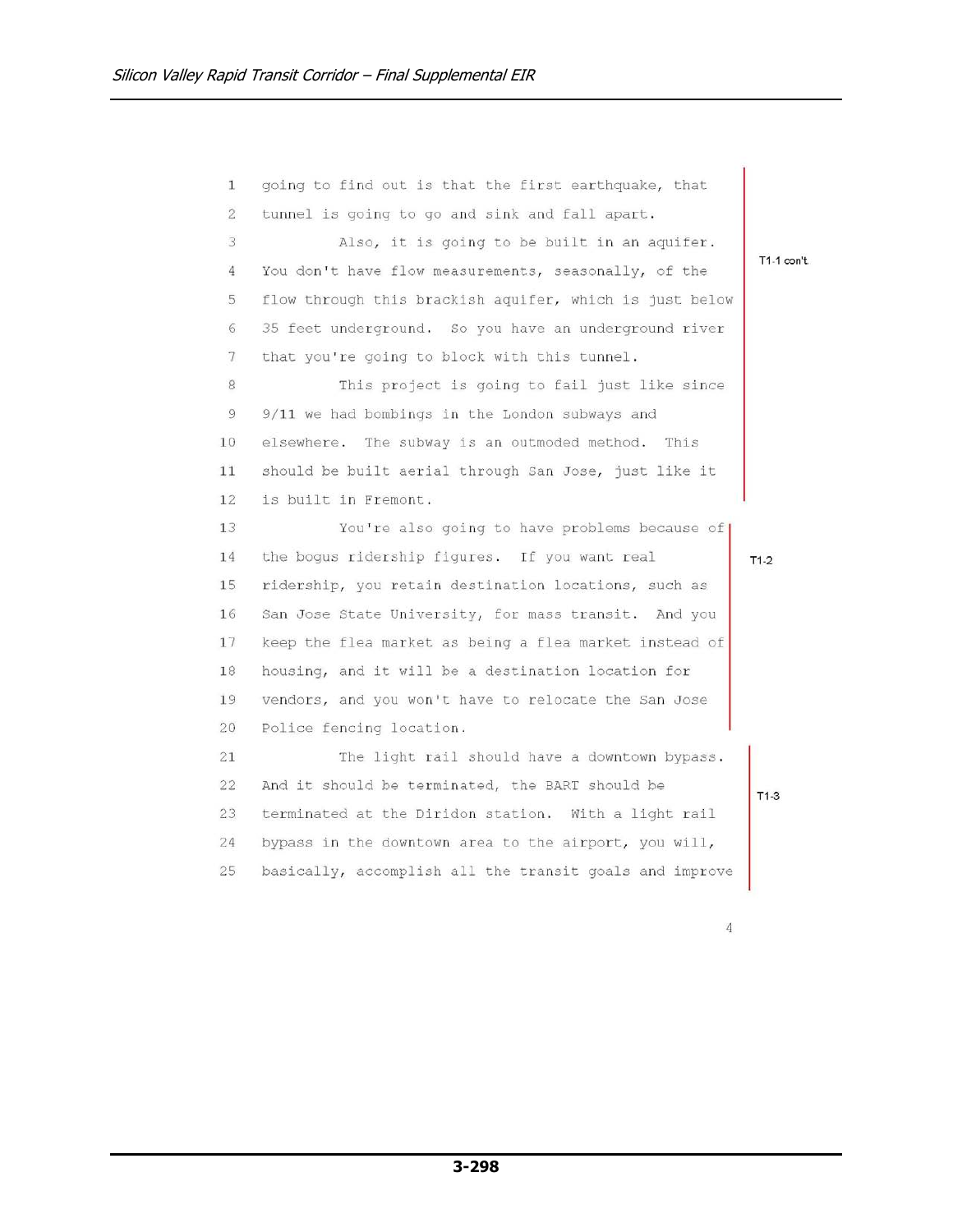ridership, and you can do it out of today's present  $\mathbf{1}$ T1-3 con't.  $\overline{2}$ budget without having to get someone like Jim Webb to 3 launder Mayor Gonsalez' money for the BART bonds.  $\overline{4}$ Thank you. 5 MOLLY GRAHAM: Thank you. We have one more, Christopher Frey.  $6$  $\overline{7}$ CHRISTOPHER FREY: I'm not sure that the impacts 8 has looked at how the train is going to cross over the  $\overline{9}$ Guadalupe River and the Los Gatos Creek. And I want to  $T1-4$ make sure that this crossing of these bodies of water  $10$ does not impact, either temporarily nor permanently,  $11$ any existing or future planned multi-use trails that 12 13 are there. 14 There's an existing multi-use trail on the 15 Guadalupe River that's already been closed for the 16 Highway 87 construction. I don't want to see another 17 seven or eight years of that important transit option 18 being blocked again. 19 I also want to address the no-parking option  $20<sup>°</sup>$ at Diridon. I think that's a very bad idea. I live a  $T1-5$  $21$ couple blocks away from the Diridon station, and  $22^{1}$ parking is already very tight there, particularly when 23 there are games, when there are things going on 24 downtown. And I just see this being a potential 25 disaster for those of us who live in the neighborhood,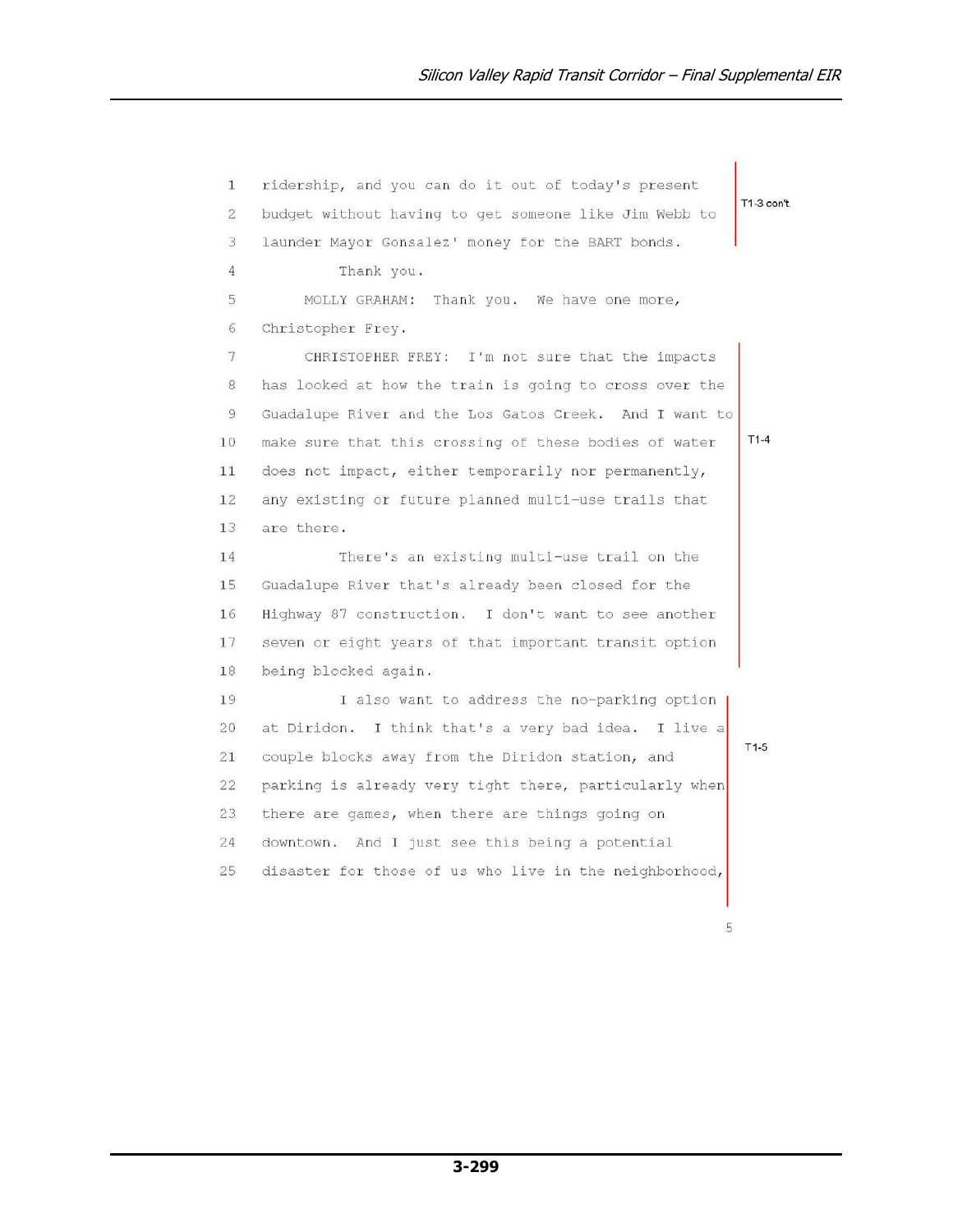bringing in a few thousand more cars who can't  $\mathbf{1}$ T1-5 con't.  $\overline{2}$ otherwise find a place to park who are going to spill  $\overline{3}$ over into that neighborhood.  $\overline{4}$ Lastly, I want to address what I think is 5 there are too many stations being proposed along the line. And we're looking at maybe, what, a half an hour  $6$  $7\phantom{.0}$ to get from Diridon to Fremont. And how much longer to  $T1-6$ 8 San Francisco or the East Bay would this be? Every  $\overline{9}$ station will add a couple of extra minutes to the time. 10 So I'd really question the need for a Berryessa station or a Calaveras station. I think that we should focus  $11$ on having the stations where there are connections to 12 13 other transit, like the light rail and other rail 14 lines. 15 Thank you. 16 MOLLY GRAHAM: Thank you. 17 We have David Davenport next. 18 DAVID DAVENPORT: My name is David Davenport, and 19 I'd like to thank everybody for their work on the  $20$ supplemental EIR. I remember, at the original scoping  $T1-7$ 21 meeting, there was some issue on how BART was going to  $22^{1}$ cross Coyote Creek. And I don't know if there was ever 23 a decision made on that, but I'd be curious to hear the 24 answer. 25 And also, to reiterate what I said at that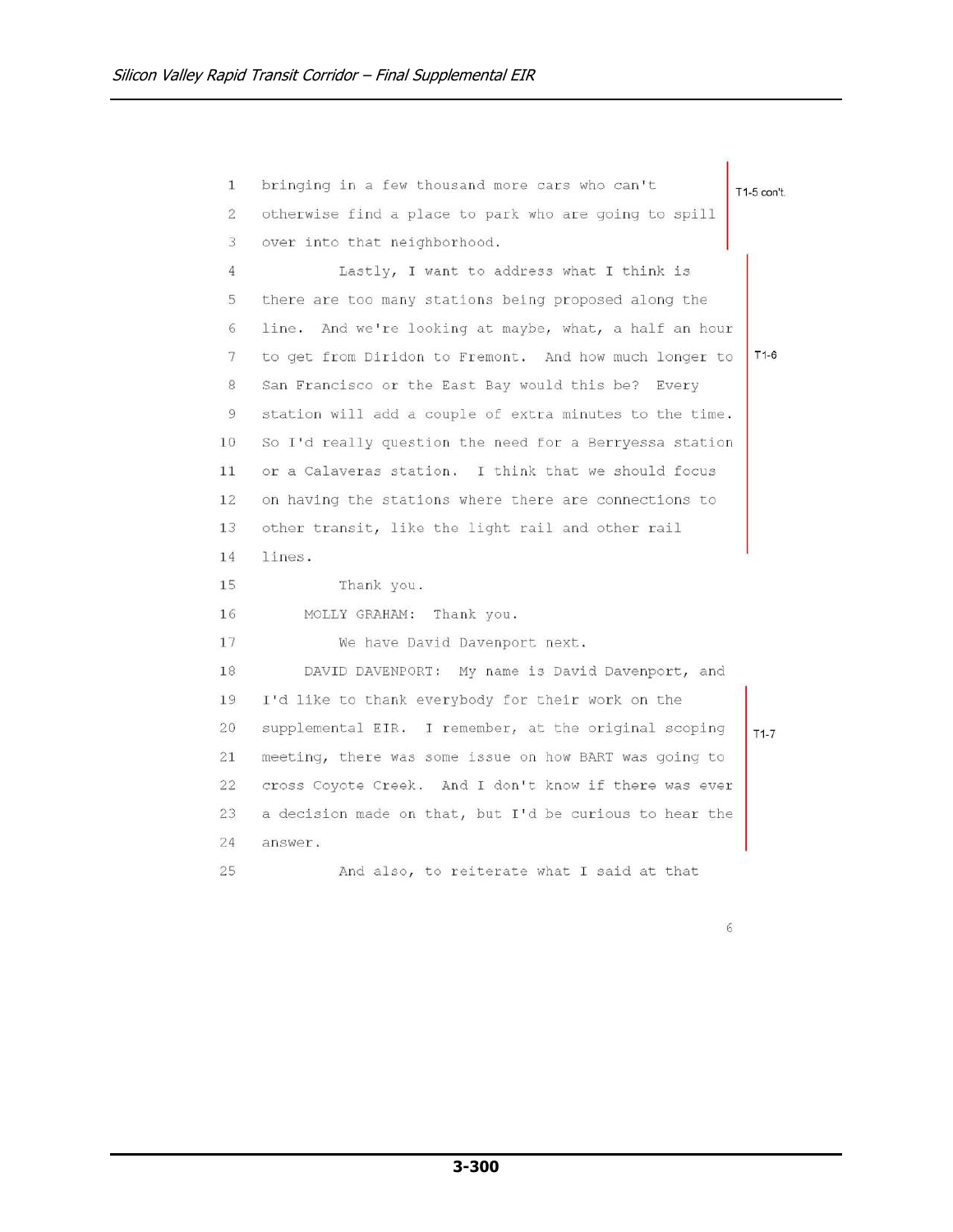previous meeting, although there's an SEIR, it's not  $\mathbf{1}$  $\overline{2}$ necessarily the appropriate document for it. I do feel  $T1-8$ 3 that the two-station downtown option is the best and that there is no need for a Santa Clara station. And  $\overline{4}$ 5 that's about it. Thanks.  $6$  $7\phantom{.0}$ MOLLY GRAHAM: So we will be answering questions  $\,$  8  $\,$ after in a more informal setting. So now it's just  $\overline{9}$ been taken down, and we'll follow up with that Coyote  $10$ Creek question afterward. Richard Tretten? Did you want me to read this  $11$ 12 or did you --RICHARD TRETTEN: No, I'll speak. 13 First of all, I'm very glad that the proposal 14 to have two stations in Downtown San Jose has been 15  $T1-9$ 16 dropped in favor of the one station that's been 17 slightly repositioned -- and to be able to serve San 18 Jose State students as well as businesses and 19 condominiums that are being built downtown.  $20$ However, my real concern is no parking at the Diridon station. This is ludicrous, as far as I'm 21 T<sub>1-10</sub>  $22^{1}$ concerned. I live in Willow Glen. I drive to the Diridon station now, take CalTrain to San Francisco. 23 24 Of course, you have the option of taking the 25 Capital corridor trains up the East Bay. But if people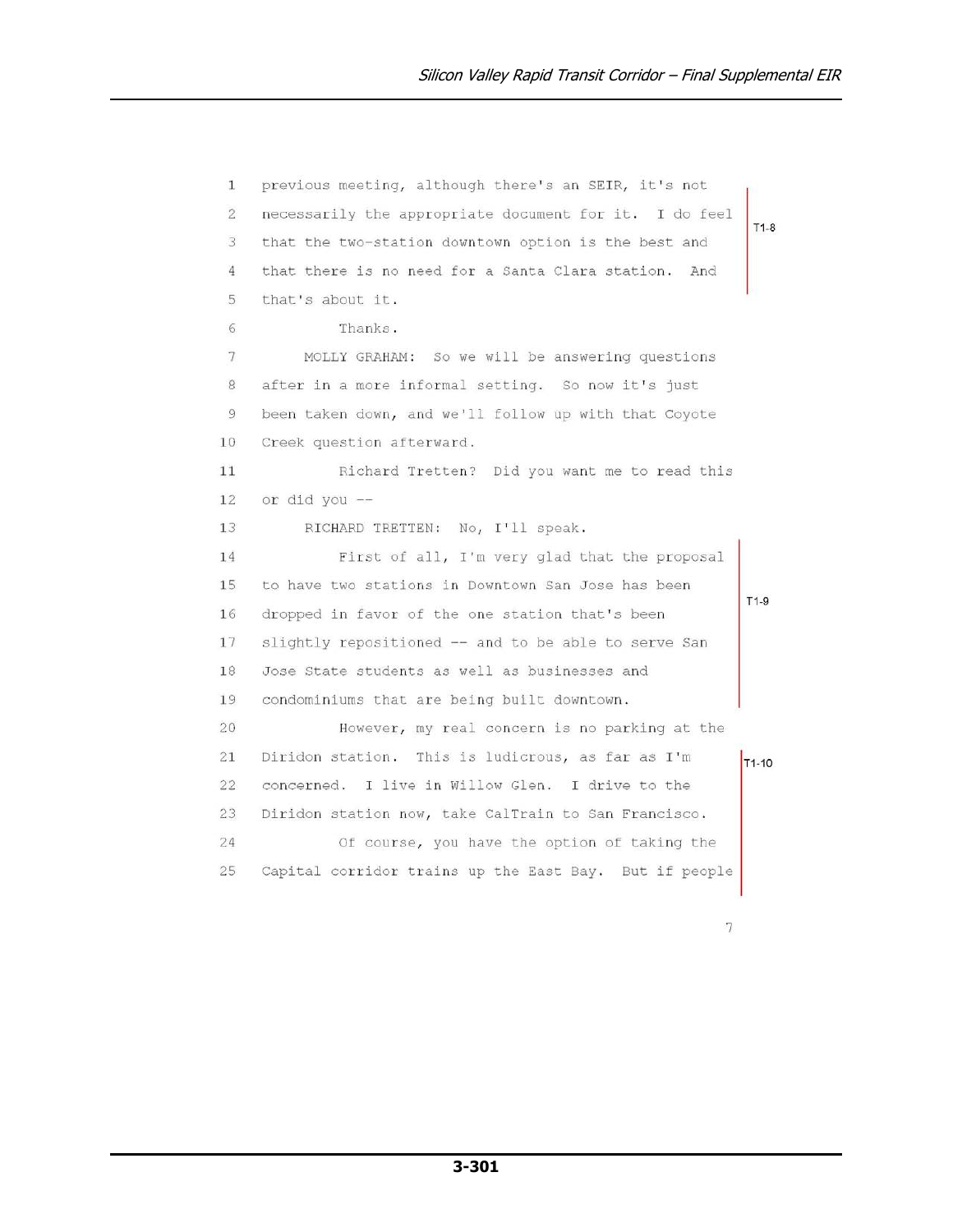can park at the CalTrain station for CalTrain, and the  $\mathbf{1}$  $\overline{2}$ Capital corridor trains, and when you park, you're 3 allowed to park there for 24 hours, but all of a sudden, "Oh, you want BART? You can't park here. You  $\overline{4}$ have to drive three more miles to the Santa Clara 5 station and park there."  $6$  $\overline{7}$ This makes no sense to me at all. One of the  $\,$  8 great things about San Jose is, geographically, we're  $\overline{9}$ in an excellent position for transportation. We've been becoming a transportation hub. And with the  $10$ option of having parking at the Diridon station, you  $11$ may, one day, take a baby bullet train to San 12 13 Francisco; you may want to return on BART. But your car won't be there because you have to leave your car 14 15 at the Santa Clara station. 16 Or vice versa, if you parked at the Santa 17 Clara station and took BART to the East Bay for some 18 reason and were returning on CalTrain from San 19 Francisco, your train might not stop at Santa Clara.  $20$ You might have to go to the Diridon station and go back to Santa Clara on BART.  $21$ 22 I mean, it just makes no sense. There should 23 be parking there. It's a destination place for 24 downtown and for people who live in the area to be able 25 to use parking facilities there.

T1-10 con't.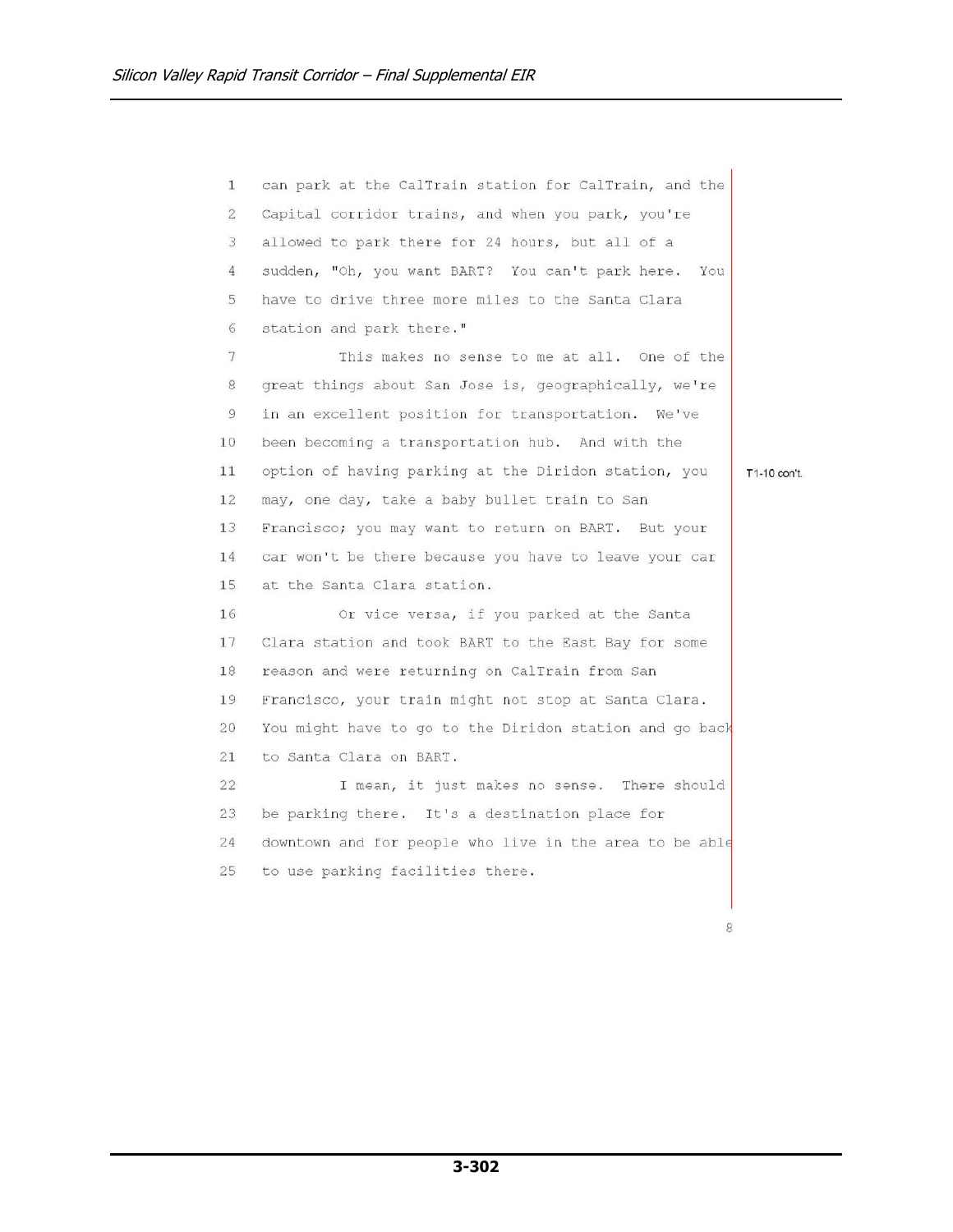$\mathbf{1}$ Okay. Thank you.  $\overline{2}$ MOLLY GRAHAM: This card I currently have, Robert 3 VanCleef. And I will read your comments. "I am concerned, as always, that I have yet to  $\overline{4}$  $T1-11$ see the VTA present a regional transit plan discussing 5 the integration of BART, light rail, bus, and auto."  $6$  $\overline{7}$ Are there any other people who would like to 8 speak? 9 Why don't you say your name, please.  $10$ HELEN GARZA: My name is Helen Garza. And I'm very concerned about this because on Mabury and Capitol  $T1-12$  $11$ 12 Avenue, light rail has gone through. And it has 13 damaged the wall -- a brick wall on the corner. And 14 I'm afraid that, when they do light rail, Five Wounds 15 Church is going to be damaged. 16 And this is very important to the people of 17 San Jose. Traffic on Alum Rock Avenue is terrible as  $T1-13$ it is right now. And having people come off of 101 and 18 19 park behind Five Wounds Church is going to be hard. We  $20$ have a school there. And we're going to have all these transits coming into the area. And I don't think it's 21  $22^{1}$ safe for our children. People could use the BART to 23 get on and off real quick and take off. So parking is 24 a big problem. 25 We need better services for the bus because  $T1-14$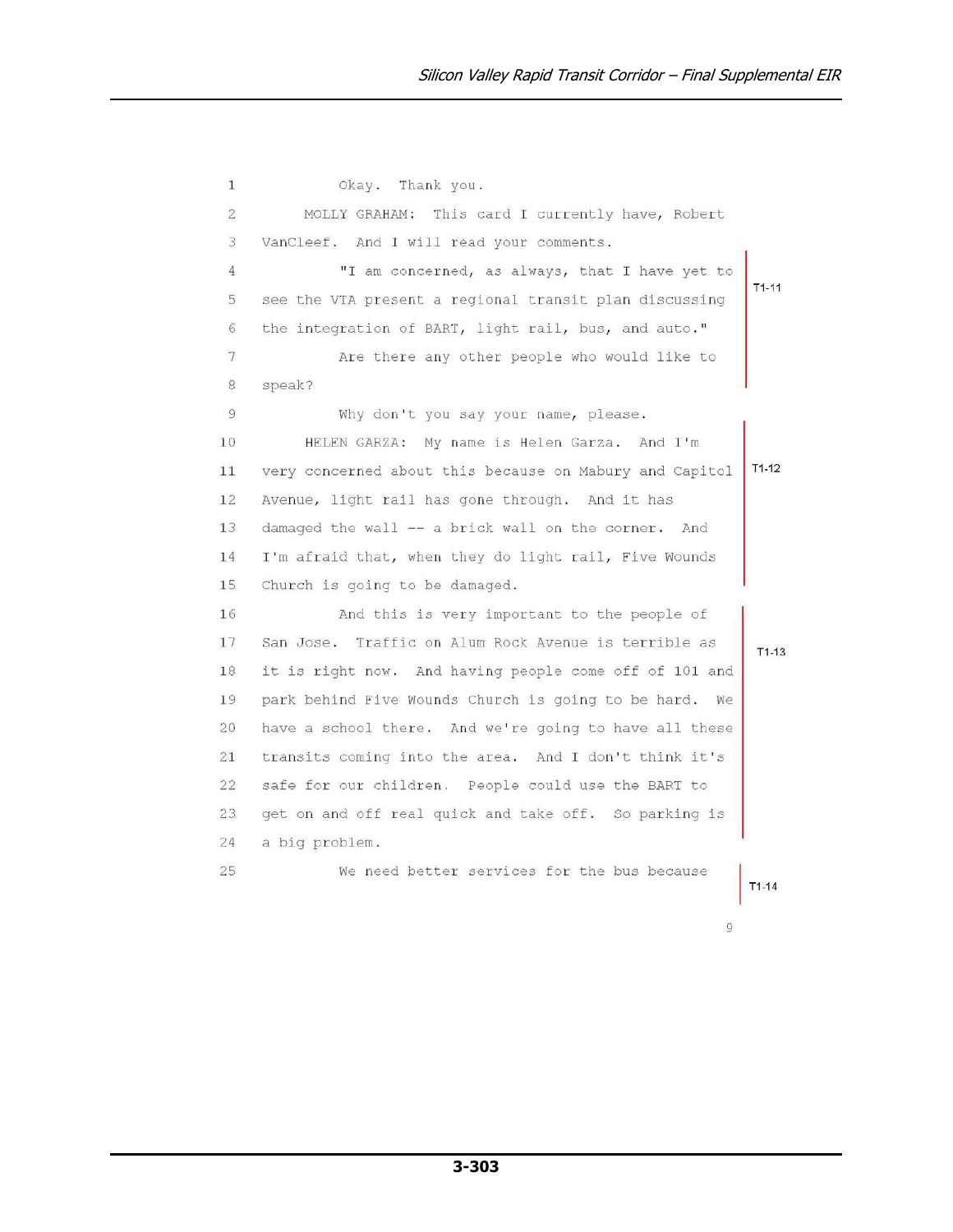people -- if you're not on the bus line, you're not  $\mathbf{1}$  $\overline{2}$ going to use BART. And the Alum Rock area is -- not T1-14 con't.  $\overline{3}$ anymore, but it has in the past been construction  $\overline{4}$ workers, people who need their cars for transportation. 5 And so I feel that we need to be very, very careful.  $6\phantom{.}6$ And we need to look at that real hard because I don't  $\overline{7}$ think it's good for us right now. 8 MOLLY GRAHAM: Thank you. 9 Any other speaker cards?  $10$ (No response) MOLLY GRAHAM: At this point, we'll close the  $11$ 12 formal public comment period unless I see any last blue 13 cards. 14 Going once. Going twice. 15 And there will be an opportunity to stay, and 16 the staff will be here to answer any further questions. 17 Tom, we have a follow-up on Coyote Creek with 18 you and any other informal questions. 19 There's also, of course, the comment cards.  $20$ You do have until March 16th to submit written comments  $21$ that will also be entered into the formal public  $22^{1}$ record. 23 And we have three more public hearings. It's 24 going to be the same presentation and the same 25 opportunity to provide comments.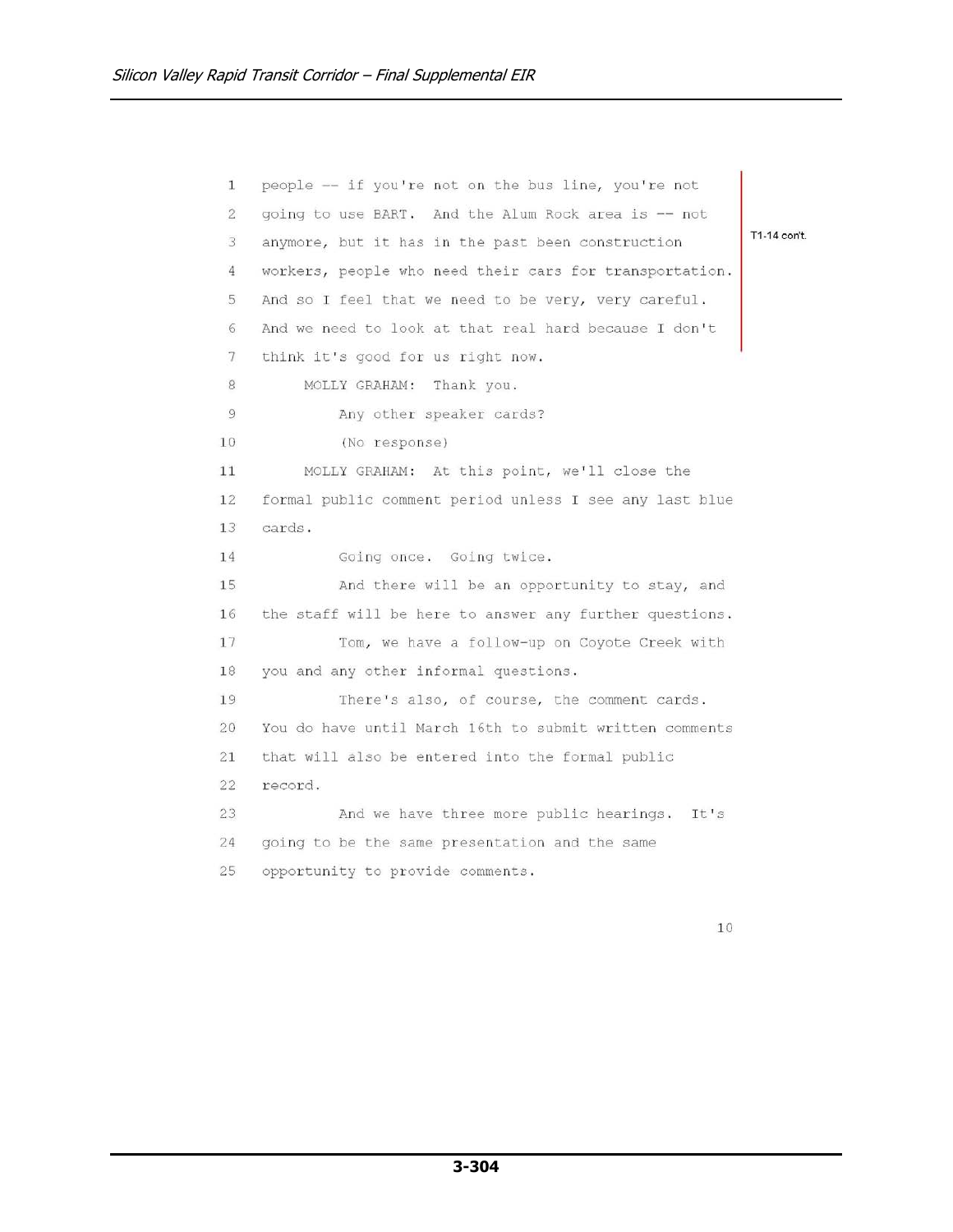```
So thanks again for coming tonight, and feel
 \mathbf{1}\overline{2}free to ask informal questions of the staff.
 \overline{3}At this point, we'll close the formal comment
      period. And thanks again.
 \overline{4}5
              (Whereupon, the proceedings closed at 7:44 p.m.)
 6
 \overline{7}---000---\,8\,\overline{9}10
11\,12
13
1\,415
16
17
18
19
20
21
22
23
24
25
```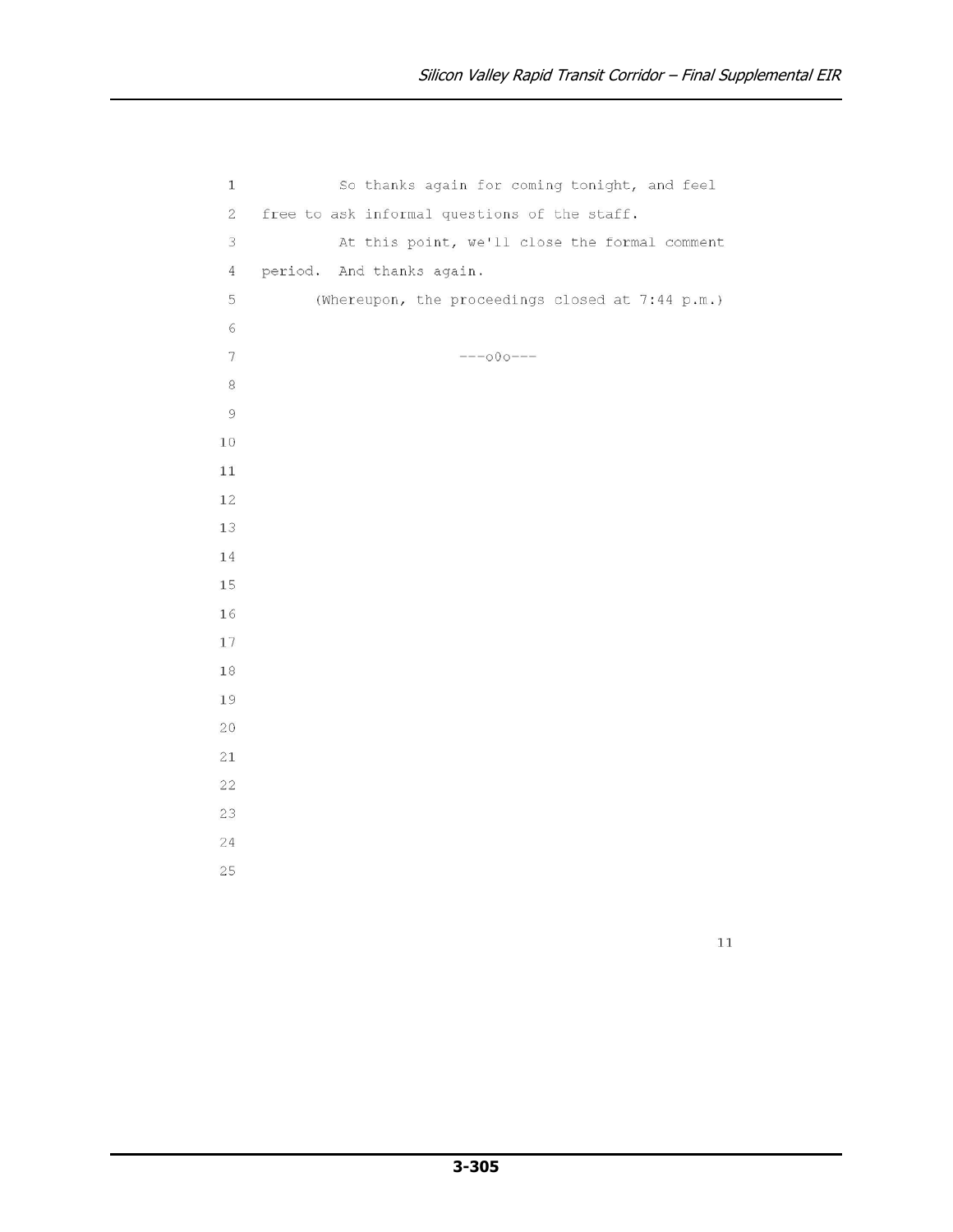| 1              | STATE OF CALIFORNIA                                     |
|----------------|---------------------------------------------------------|
| $\overline{2}$ | $\mathcal{C}$<br>SS.<br>COUNTY OF MARIN                 |
| 3              | I, DEBORAH FUQUA, a Certified Shorthand                 |
| 4              | Reporter of the State of California, do hereby certify  |
| 5              | that the foregoing proceedings were reported by me, a   |
| 6              | disinterested person, and thereafter transcribed under  |
| 7              | my direction into typewriting and is a true and correct |
| 8              | transcription of said proceedings.                      |
| 9              | I further certify that I am not of counsel or           |
| 10             | attorney for either or any of the parties in the        |
| 11             | foregoing proceeding and caption named, nor in any way  |
| 12             | interested in the outcome of the cause named in said    |
| 13             | caption.                                                |
| 14             | Dated the 6th day of March, 2007.                       |
| 15             |                                                         |
| 16             |                                                         |
| 17             | DEBORAH FUQUA                                           |
| 18             | CSR NO. 12948                                           |
| 19             |                                                         |
| 20             |                                                         |
| 21             |                                                         |
| 22             |                                                         |
| 23             |                                                         |
| 24             |                                                         |
| 25             |                                                         |
|                |                                                         |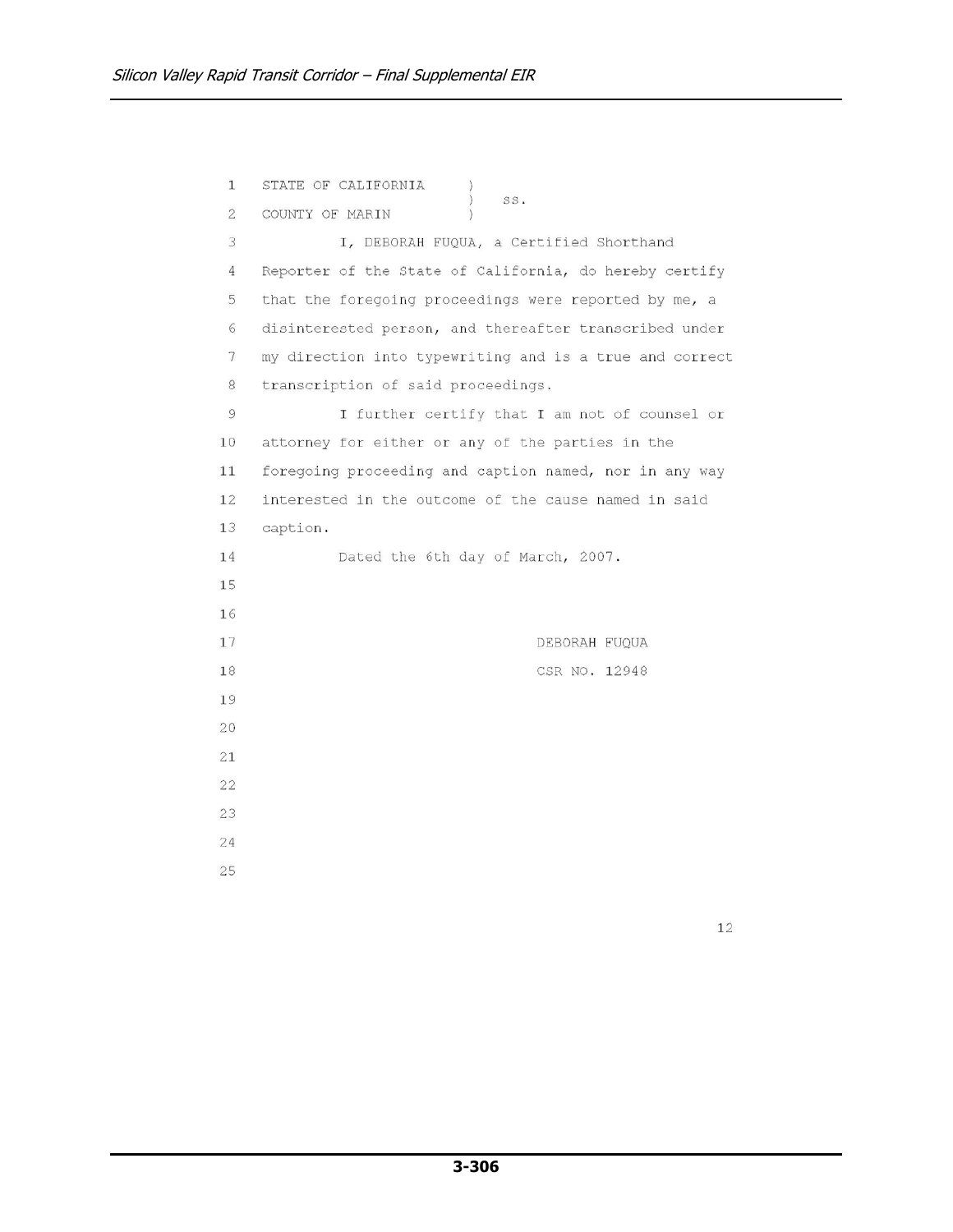# RESPONSE TO TRANSCRIPT 1 – FEBRUARY 13, 2007

## William Garbet

**T1.1** It is assumed the commentor is referring to the potential for liquefaction, of which the primary hazards are seismic induced settlement and temporary increase in lateral earth pressures on below-grade structures. In the downtown San Jose area, the BART tunnel lies below the potential depth of liquefaction. Therefore, it is not anticipated that the tunnel will "sink or fall apart" during such a seismic event.

> The aquifer referenced in the comment begins approximately 60 feet below ground surface, with the tunnel generally located above the aquifer. In addition, the aquifer is "thicker" than the twin tunnel bores; therefore, the tunnel would not impede water flow within the aquifer. It should be noted that this aquifer is not composed of brackish water.

**T1.2** The ridership estimate is derived using an FTA approved travel forecast model and is the best tool available for sizing and planning transit projects. To maximize ridership, VTA advocates locating stations in downtowns and encouraging high-density transit-oriented development around BART stations. The Downtown San Jose Station serves San Jose State University. The development around the Berryessa Station was initiated by the Flea Market landowner.

> The City of San Jose is processing a General Plan Amendment for the Flea Market site. This includes Transit Corridor Residential and other intensified land uses and open spaces.

T1.3 The FEIR certified in December 2004 included a discussion of alternatives (see 2004 FEIR, Section 3.6, Alternatives Considered and Withdrawn). This included an evaluation of various busway, commuter rail, diesel light rail, electric light rail, and BART alternatives. Previously, on November 9, 2001, the VTA Board of Directors selected the BART Alternative as the Preferred Investment Strategy/Locally Preferred Alternative for the Silicon Valley Rapid Transit Corridor.

# Christopher Frey

- **T1.4** Refer to Response to Comment P-45.1
- **T1.5** The proposed Diridon/Arena Station provides excellent intermodal transfer opportunities between commuter rail, light rail and bus transit lines. The station also offers opportunities for future high-density transit-oriented developments on surrounding properties. The No Parking Option is based on the premise that it is more cost-effective to encourage transit connections and development opportunities, rather than to build parking structures.

 Supplemental analysis was performed to evaluate the effects of the Diridon/Arena Station No Parking Option. Model projections indicate that, with the elimination of the parking structure at the Diridon/Arena Station, the majority of the park-and-ride (PNR) traffic projected to use the Diridon/Arena Station would utilize the Santa Clara Station as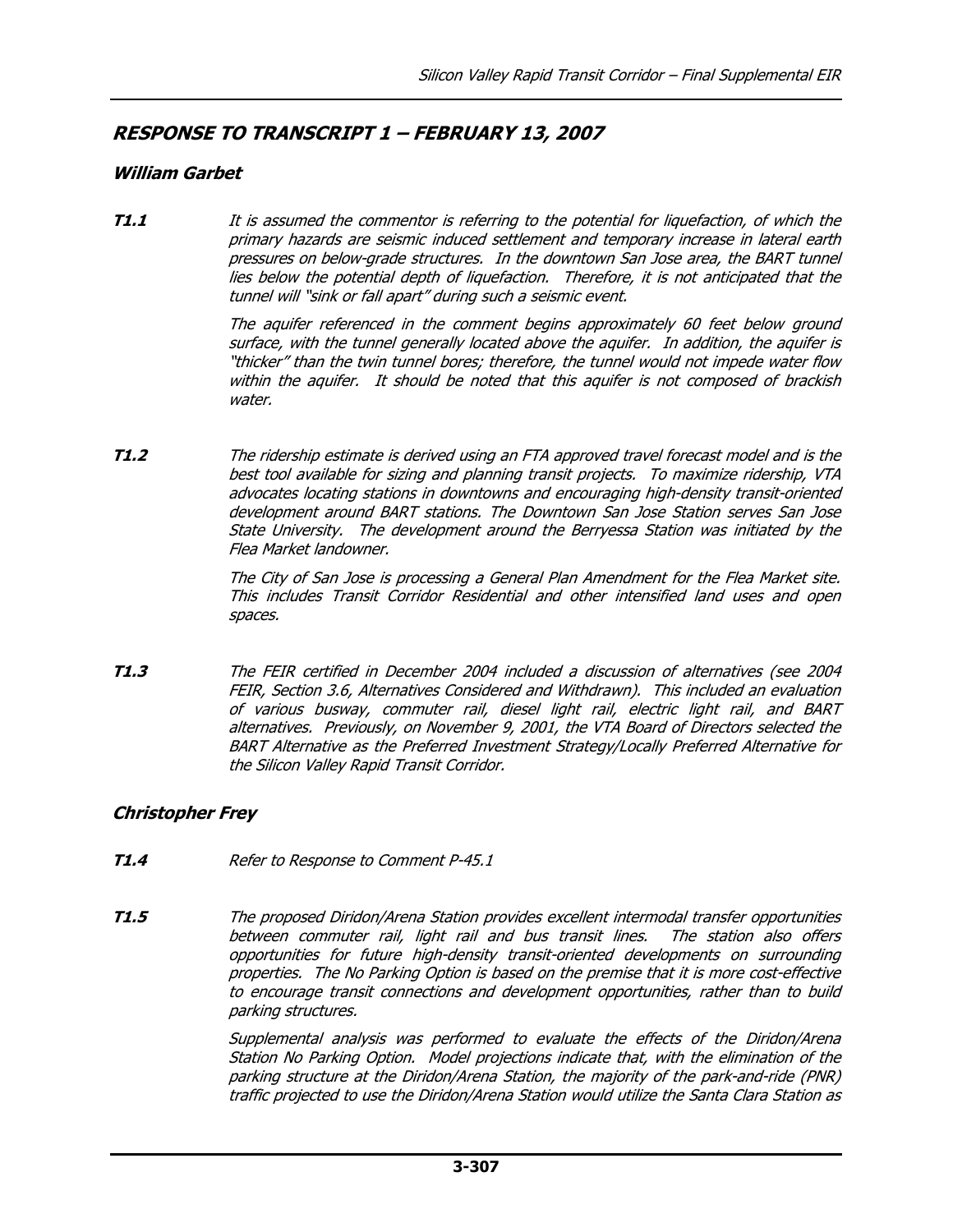an alternative. The results of the analysis show that, with the shift of PNR trips from the Diridon/Arena Station to the Santa Clara Station, operating levels of intersections in the vicinity of the Diridon/Arena Station would improve (as a result of less PNR traffic in the area), with the exception of the intersection of Autumn Street and Julian Street. With the extension of Autumn Street to connect with Coleman Avenue, some of the PNR traffic that would normally use the Diridon/Arena Station would access the Santa Clara Station via the Autumn/Julian intersection. The impact at this intersection would be mitigated to an acceptable level with the addition of a third eastbound through lane on Julian Street.

 Following input from the SVRT Policy Advisory Board and further discussions with interested parties, VTA staff will not be making a recommendation regarding parking at the Diridon/Arena Station. VTA will continue to work with the various parties to develop a comprehensive parking management strategy for the area.

T1.6 Refer to Response to Comment P-45.4.

#### David Davenport

- T1.7 As described in the 2004 FEIR, BART would cross under Coyote Creek at the East Santa Clara Street bridge in a tunnel. There would be no impact to the bridge, as the tunnel would be deep enough to avoid the bridge foundations. In the SEIR, there has been no change to this design (see Appendix C, Figure C-43).
- **T1.8** The two stations downtown that were approved in the 2004 FEIR were consolidated with the support of the City of San Jose. This change reduces project cost while essentially providing BART service to the same downtown area. Eliminating the Santa Clara Station is not a design option at this time. The station provides connections to the future San Jose International Airport People Mover, Capitol Corridor, and ACE, as well as existing Caltrain, and VTA bus service. This station will also serve the Santa Clara University students and faculty who have a greater propensity to ride transit. Also note, BART tracks with or without a Santa Clara Station would need to extend to the new yard and shops maintenance facility needed to support the Project.

#### Richard Tretten

- **T1.9** The support for the single downtown station is noted.
- **T1.10** The proposed Diridon/Arena Station provides excellent intermodal transfer opportunities between commuter rail, light rail and bus transit lines. The station also offers opportunities for future high-density transit-oriented developments on surrounding properties. The No Parking Option is based on the premise that it is more cost-effective to encourage transit connections and development opportunities, rather than to build parking structures. The opposition to the No Parking Option is noted.

Following input from the SVRT Policy Advisory Board and further discussions with interested parties, VTA staff will not be making a recommendation regarding parking at the Diridon/Arena Station. VTA will continue to work with the various parties to develop a comprehensive parking management strategy for the area.